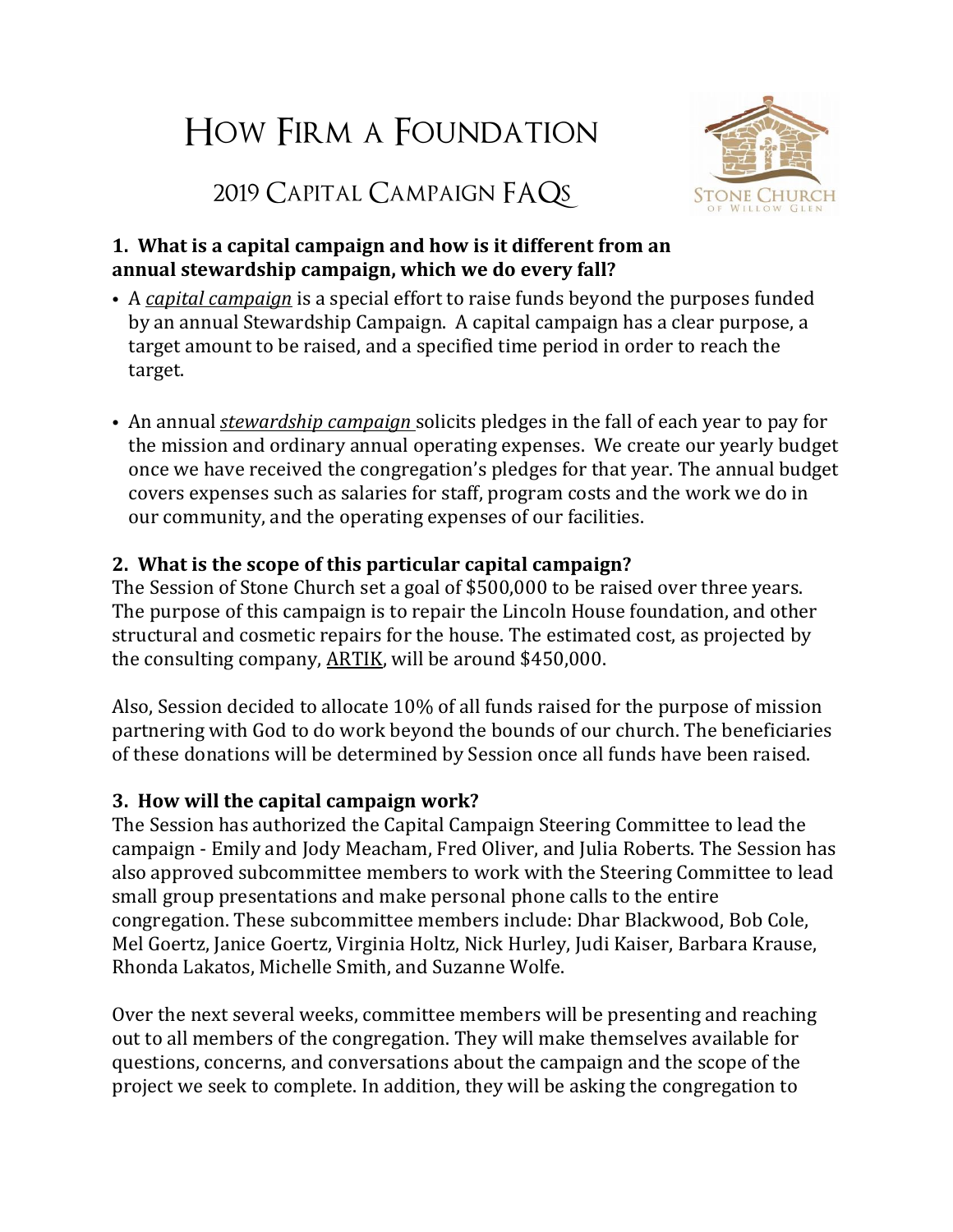make a financial pledge to the capital campaign to be completed over the course of the next three years. This pledge is in addition to annual stewardship pledges made.

To help you imagine the size of the capital campaign, it may be helpful to think of it this way: our annual budget funded by the stewardship campaign is also about \$500,000. To meet the goal of this capital campaign, each member would need to pledge about one-third more for each of three years. Typically, though, some people can afford more than the one-third increase, and others can afford less. Each individual and family will need to pray and discern what they are willing and able to pledge at this time.

Please communicate your pledge by filling out a pledge card. As a community, we will do our initial turning in of pledges in worship on May 19th. If you cannot attend worship that day, but intend to pledge, please give your pledge card to Jennifer Scott-Brand, the Office Manager, by June 9th. We will tally the numbers and present the final pledged amount in worship on June 16th, followed by a special commissioning prayer for the pledges and the projects they will enable.

### **4. What repairs does Lincoln House need?**

Lincoln House was partially renovated as part of our last capital campaign in 2011,

but the building is showing signs of continuing stress, especially in its foundation. Some of that is due to age (90<sup>+</sup> yrs.), soil conditions, years of drainage impact, and damage due to the row of trees with invasive roots that were removed from under the north foundation wall a few years ago. There are visible gaps in foundation footings, separation from the house sill plates, a sagging building corner, cracked stucco and cracked, unstable basement walls in a building that is unsecured for a future earthquake.

After the house is placed on the new

foundation, cosmetic repairs will be needed for the walls, floors, and windows. In addition, the flooring had significant repairs in 2011 to address past termite damage, but more is needed; and the large, single-panel windows are poor insulators, which contribute to high heating and cooling costs.

#### **5. Is Lincoln House in danger of collapsing?**





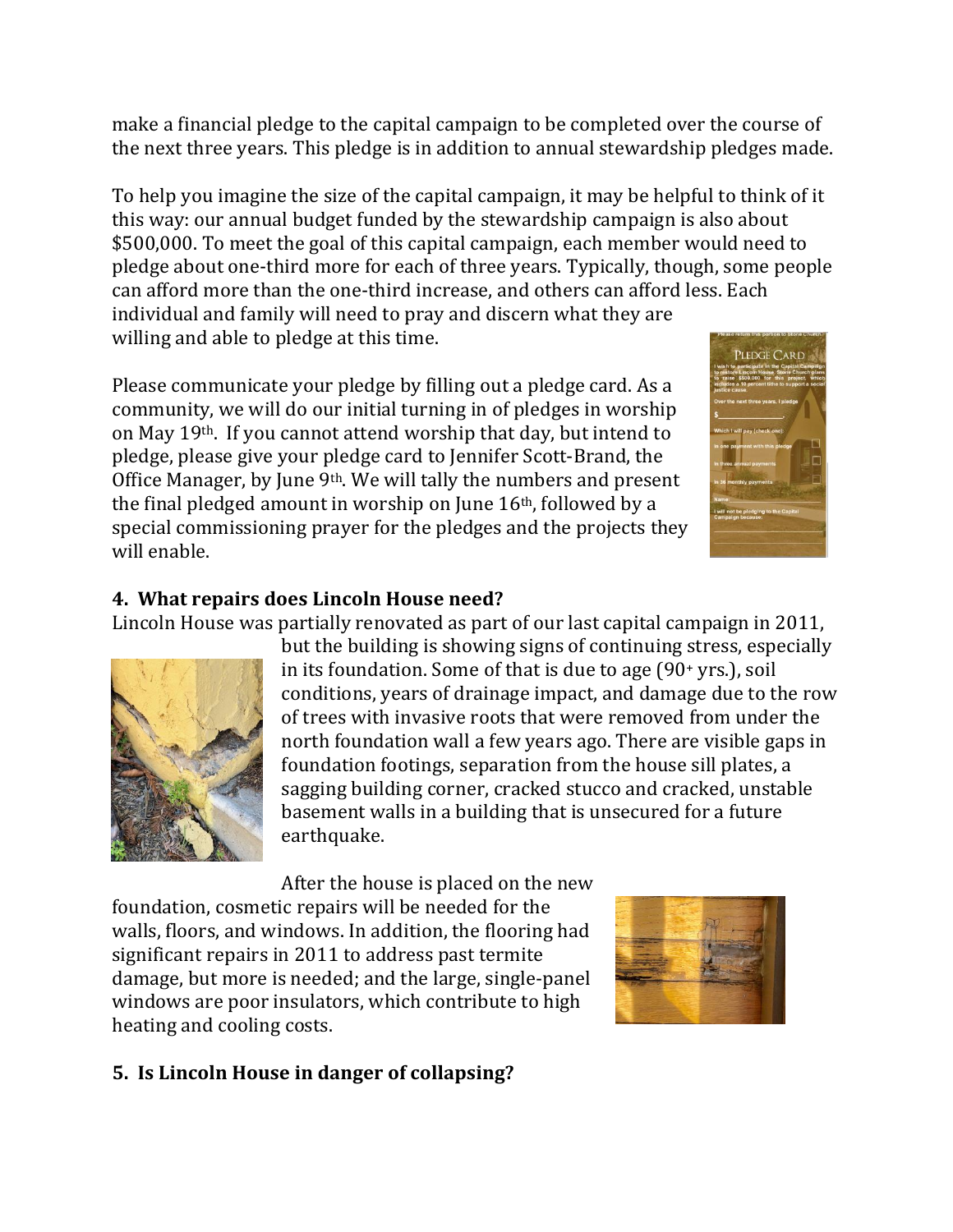Not in the near future but the building has deteriorated since 2011 and repairs are urgent due to escalating and rising costs.

Silicon Valley is in the midst of a building boom, which is partially driving rapidly raising construction costs. ARTIK estimated the overall costs are rising at a rate of 8 to 12% each year. In short, the longer we wait, the more this work will cost.

#### **6. How can we be sure costs won't skyrocket?**

There are no guarantees. The problems with Lincoln House could turn out to be bigger than what we can see now after we start digging, but we have taken precautions to produce as reliable a cost estimate as possible. Built into the estimates is a 20% design and construction contingency. This is a "fudge factor" which helps to anticipate that things might be worse than we anticipate or actual costs might be higher than predictions.

The estimates are also based on top-of-the-line solutions for problems that may not require them. For example, not all the windows in Lincoln House may need replacing, and the ones that do may be adequately addressed with less expensive windows than have been budgeted for.

### **7. Are there other ways of paying for Lincoln House repairs?**

Yes. The Session is considering the possibility of financing the work through a loan and has investigated seeking loans from the Synod that are under written by the Presbytery of San Jose.

In the Presbyterian Church, presbyteries are the legal owner of the real property of the churches within their boundaries. However, those churches are the trustees of that property, and it's each individual church's responsibility to maintain it and improve it. This has been discussed and investigated with our presbytery.

A loan without a capital campaign would stretch out repayment costs over more years, would be more expensive because of interest payments, and would have to be paid through our annual operating budget, thus reducing what we can afford to do through our annual budget.

It is possible that the church might obtain a short-term loan once the capital campaign concludes so that we can begin work as soon as possible as a hedge against rising construction costs while pledges are being paid. This would keep the loan cost out of our annual budget. It is also possible to receive lower interest rates for some targeted projects, such as for environmental or ADA (Americans with Disabilities Act) improvements or short-term financial assistance.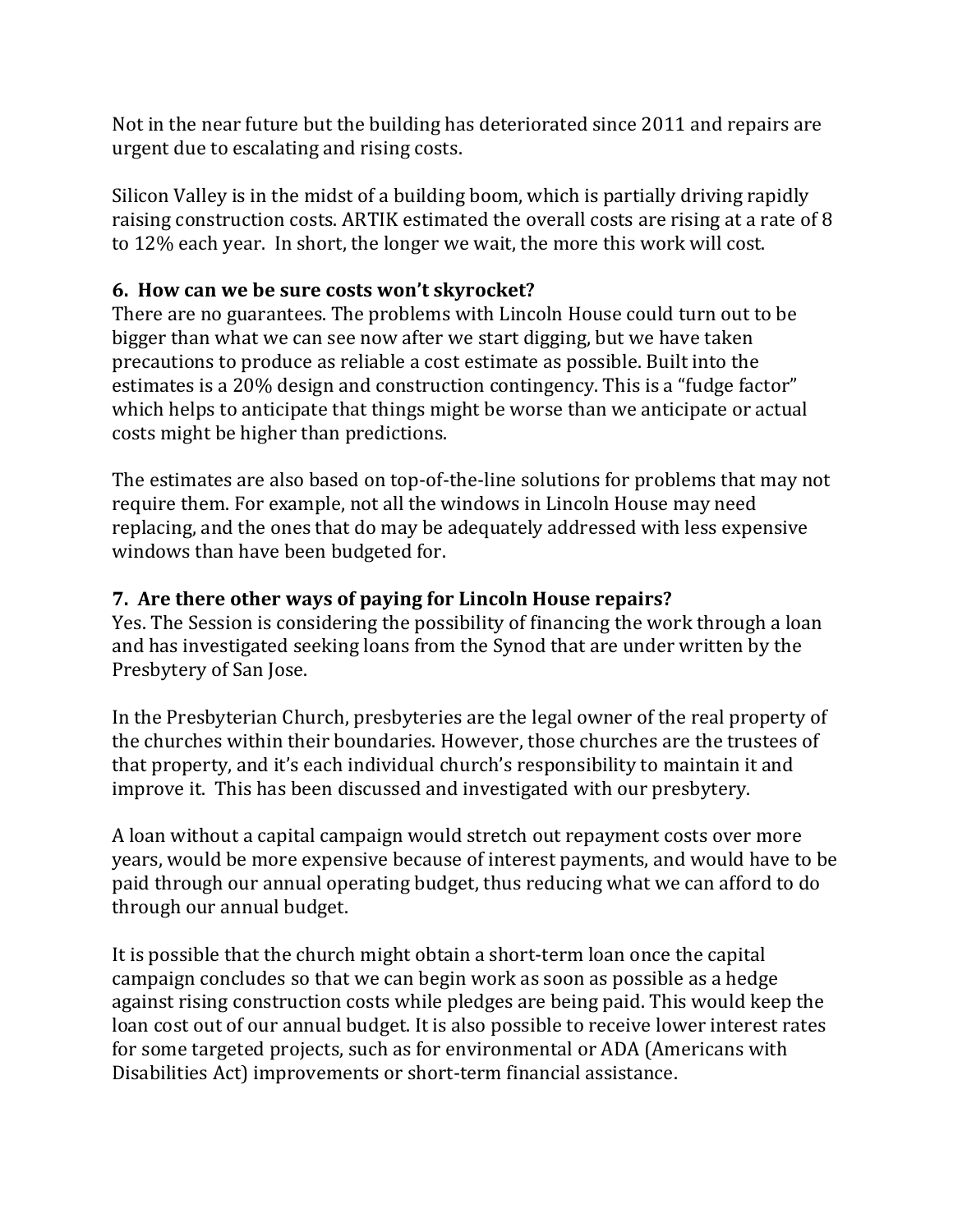#### **8. Shouldn't the Capital Campaign be larger in recognition of other projects that Stone Church needs?**

The \$500,000 goal of this capital campaign, as determined by the Stone Church Session, was set in recognition of the urgency of repairing Lincoln House. Though this is the goal, it is not the limit.

In preparing for this capital campaign, a feasibility committee established by the Rev. Jim Bender in 2016 compiled a list of needed projects for our buildings. In addition to Lincoln House, the list includes:

- Replacing the concrete steps from the Social Hall into the backyard with an ADA compliant ramp so that all the major entrances to our largest building are accessible to everyone;
- Landscaping the backyard into a space that reflects our environmental values and provides a safer and more usable place for all of us and our visitors;
- Upgrading the utility and function of our kitchen;
- Building a legally conforming handicap access and drop-off from our Lincoln Avenue driveway to the Social Hall;
- Upgrading our church organ;
- Refurbishing the Sanctuary carpet and flooring (completed by other funding in early 2019);
- Improving the lighting and sound systems in our Sanctuary (completed by other funding in 2018)

The Session prioritized this list of projects and determined the Lincoln House repairs are the most pressing. Once Lincoln House is finished, the Session will determine how best to complete the next two top priorities. Any excess funds collected from the Lincoln House project would be seed money for the next two priorities, which are:

(1) replacing the concrete steps from the Social Hall to  $\mathbb{R}$  the the back yard so that all the major entrances to our largest building are accessible to everyone; and

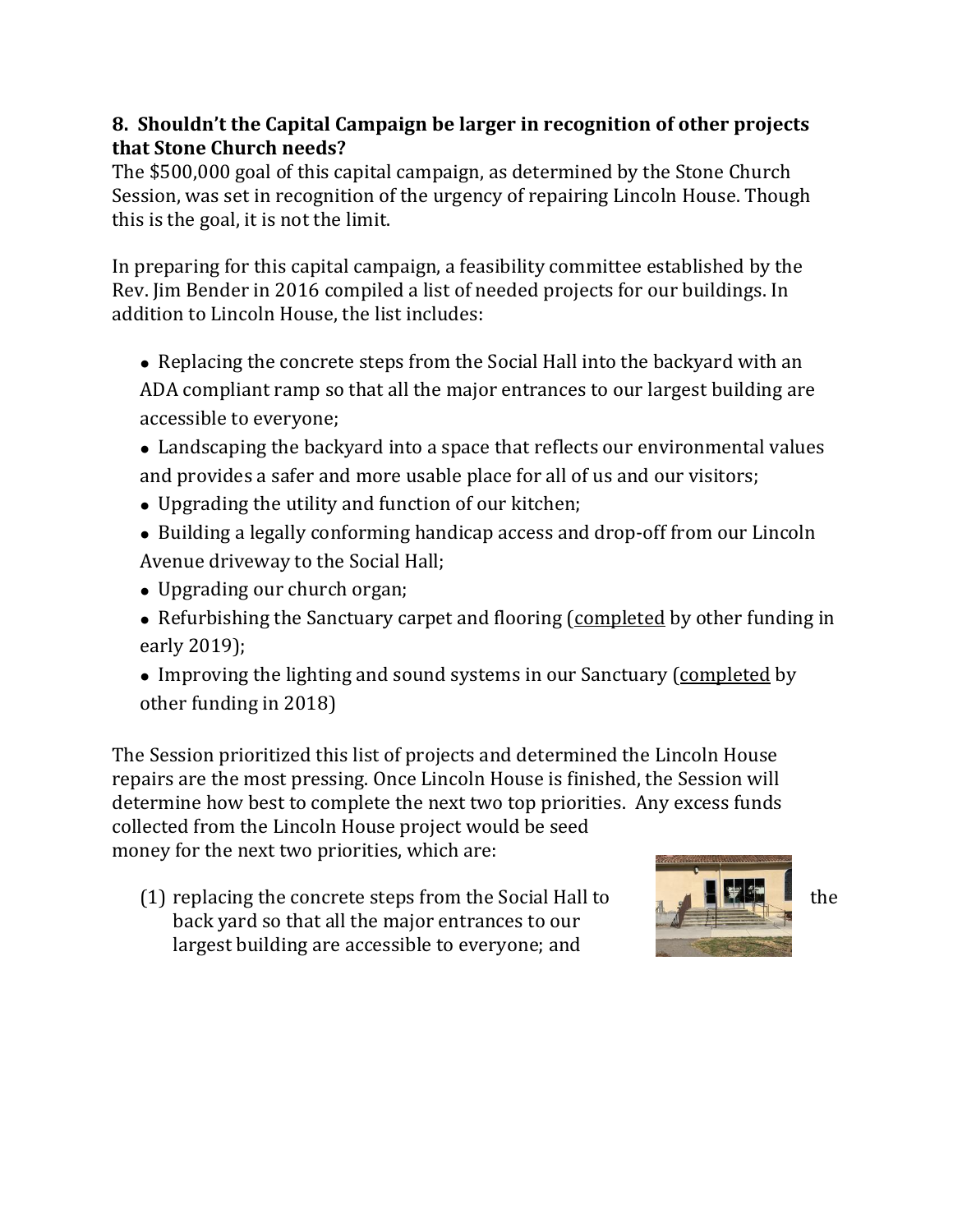(2) landscaping the backyard into a space that reflects our environmental values



and provides a safer and more usable place for all of us and our visitors.

# **9. After the campaign is finished, what are the next steps?**

It is the responsibility of the Session to determine the best options for financing and project management. They will be researching, discussing, and determining the next steps over the next few months.

#### **10. What if we do not reach our fundraising goal?**

If we do not raise enough money for the repairs, Session will determine how best and most faithfully to proceed.

#### **11. When would work start?**

Once pledging levels and timing of income into the fund are known, there will be a new committee created that will work to carry out the restoration - including having bids placed for the work to various vendors, developing the actual work plan and developing a full schedule, etc. A project manager will be identified to lead the efforts. Work could start quickly if Session opted to take out a loan out to get the project underway faster, or Session could decide to just wait for a certain amount to come in from pledges before beginning. All will be decided after the pledging campaign is done.

### **12. Is 10% tithed to an ongoing project or a specific cause?**

A specific mission purpose will be determined by Session.

### **13. Does the amount include tear-down and removal, or just construction?**

The cost estimates included all the work necessary to lift, replace and repair including logistical considerations to moving of offices, etc.

### **14. Is Bill Gould's company responsible for the project?**

Bill Gould's company, ARTIK, was used to develop the elements and costs of the proposed plan we are funding. In the future, it could be possible to contract with ARTIK to provide management and/or oversight.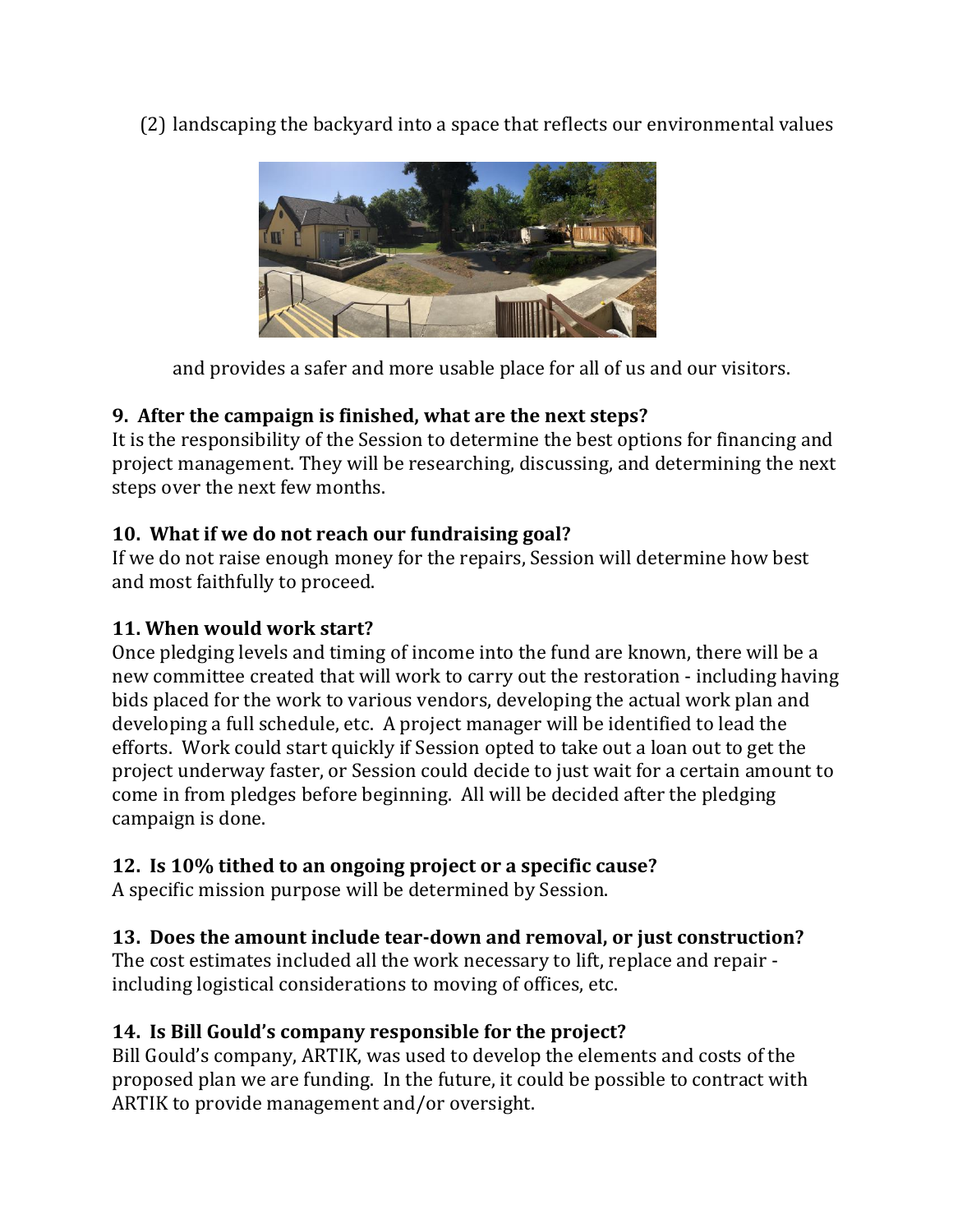Previously, in 2011, they did the remodel plans, and then we contracted with Blach Construction to complete most of the actual work as the prime contractor. ARTIK does many institutional projects and connected us to various resources for design and cost input - i.e. structural engineers, foundation specialist, soils experts, electrical experts. Costs for feasibility consulting work was paid for by using an existing fund left from the last 2011 campaign.

# **15. What about inflation costs?**

Factors were used within the cost planning to allow for a reasonable amount of possible cost increase. We will not know the breadth of what can be included in our budget until we go out to bid. Session would be left to make decisions as to how to raise more money, etc.

#### **17. Who is the point person for the construction company to work through? Is there a project manager?**

Session has not appointed our internal point of management for the project. This is yet to be decided. It's possible that we could have an internal and external manager - yet to be figured out.

#### **18. Is the amount being raised strictly for Lincoln House, and not the garden or ramp?**

This campaign budget is for the Lincoln House project, deemed the top priority by Session. The next two priorities would be the garden make-over and ADA compliant ramping from the social hall. In the future, with Session's approval, money in excess of what it takes to actually do the Lincoln House project could be deemed seed money for the next prioritized projects.

# **19. Did anyone run the plans through CE regarding the use of the backyard?**

Session members, including CE, were included all along the way on the general plan. The work on Lincoln House will affect the backyard usage. Part of it will most likely be a construction zone for vendors' needs. One could expect fencing to be involved with partitioning the yard for safety reasons.

# **20. Could I use stock or equities to fulfill a pledge?**

Yes, there are certain tax advantages that might be available to you if you choose to do this. Please confer with a tax professional to make sure you know the rules and the timing.

**21. Why didn't the garden/social hall ramp/kitchen upgrades get included in this campaign?**